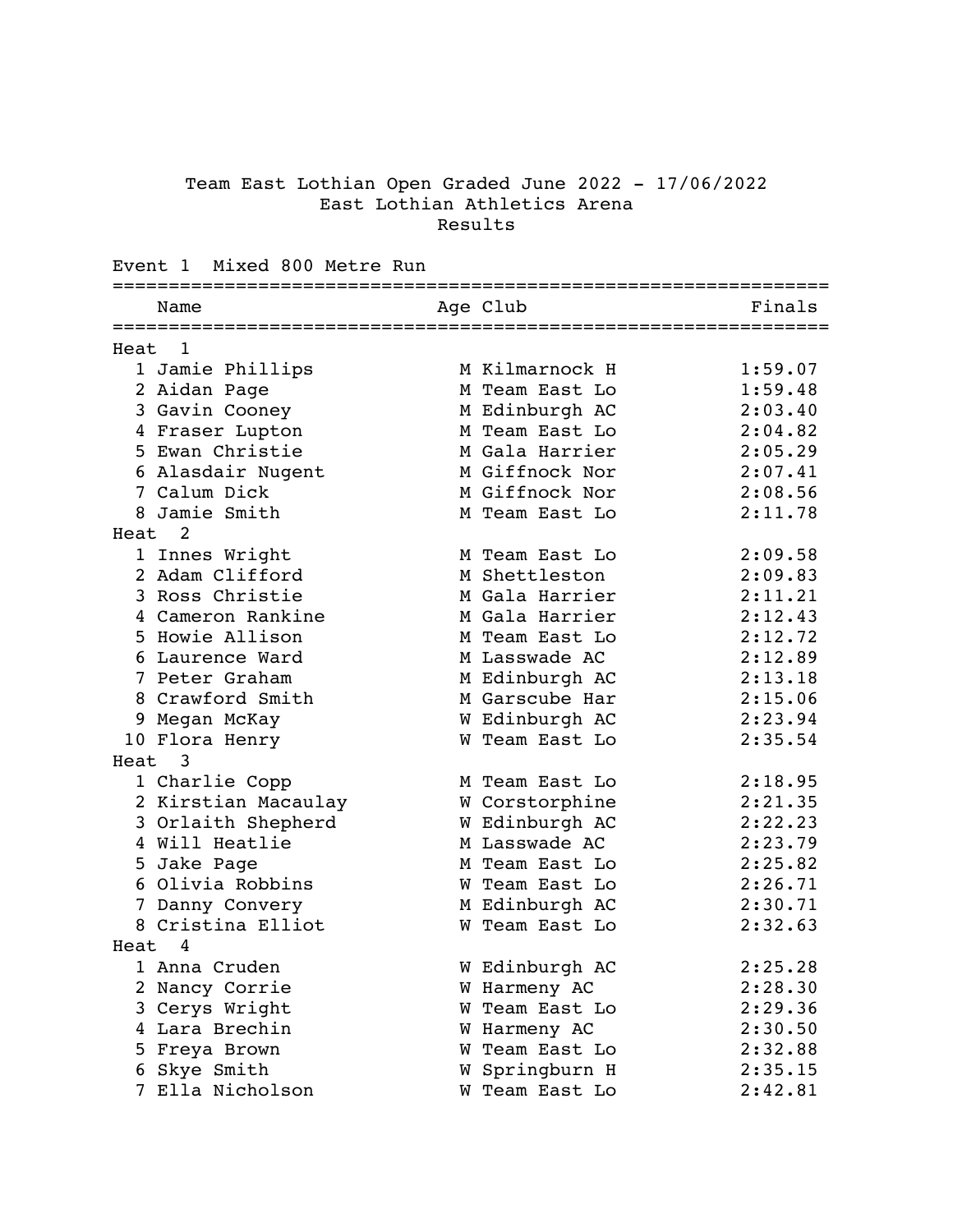| 5<br>Heat          |                |         |
|--------------------|----------------|---------|
| 1 Joe Smith        | M Team East Lo | 2:27.64 |
| 2 Ben Krievs       | M Team East Lo | 2:29.32 |
| 3 Eily Sinclair    | W Team East Lo | 2:30.65 |
| 4 Carys Melton     | W Harmeny AC   | 2:34.69 |
| 5 Richard Clark    | M Edinburgh AC | 2:34.89 |
| 6 Skye Robertson   | W Falkirk Vict | 2:37.85 |
| 7 Emily Atkinson   | W Haddington R | 2:41.37 |
| 8 Jamie Gorman     | M Lasswade AC  | 2:41.84 |
| 9 Harry Mccluskey  | M Haddington R | 2:42.16 |
| Heat<br>6          |                |         |
| 1 Elsa McGregor    | W Edinburgh AC | 2:32.40 |
| 2 Rachel Stevens   | W Team East Lo | 2:37.63 |
| 3 Ava Richardson   | W Gala Harrier | 2:38.91 |
| 4 Lois Thomson     | W Team East Lo | 2:39.97 |
| 5 Freya Mowbray    | W Lasswade AC  | 2:41.86 |
| 6 Willow Smith     | W Springburn H | 2:47.06 |
| 7 Struan Milne     | M Lasswade AC  | 2:50.19 |
| Heat 7             |                |         |
| 1 Thomas Gornall   | M Team East Lo | 2:37.46 |
| 2 Imogen Turner    | W Musselburgh  | 2:49.60 |
| 3 Ava Rose Curtis  | W Musselburgh  | 2:53.43 |
| 4 Adam Connolly    | M Dunbar Runni | 2:55.23 |
| 5 Stella Crawford  | W Edinburgh AC | 2:55.87 |
| 6 Lucy Ward        | W Lasswade AC  | 3:00.30 |
| 7 Jaden Mackay     | M Dunfirmline  | 3:03.90 |
| Juno Taylor<br>8   | W Edinburgh AC | 3:04.01 |
| 8<br>Heat          |                |         |
| 1 Bridget Mitchell | W Edinburgh AC | 2:59.16 |
| 2 Venus Tarsia     | W Edinburgh AC | 2:59.22 |
| 3 Florence Bailey  | W Haddington R | 3:01.90 |
| 4 Sophie Brunton   | W Dunbar Runni | 3:08.42 |
| 5 Isabelle Kerr    | W Haddington R | 3:08.87 |
| 6 Hannah Connolly  | W Dunbar Runni | 3:16.89 |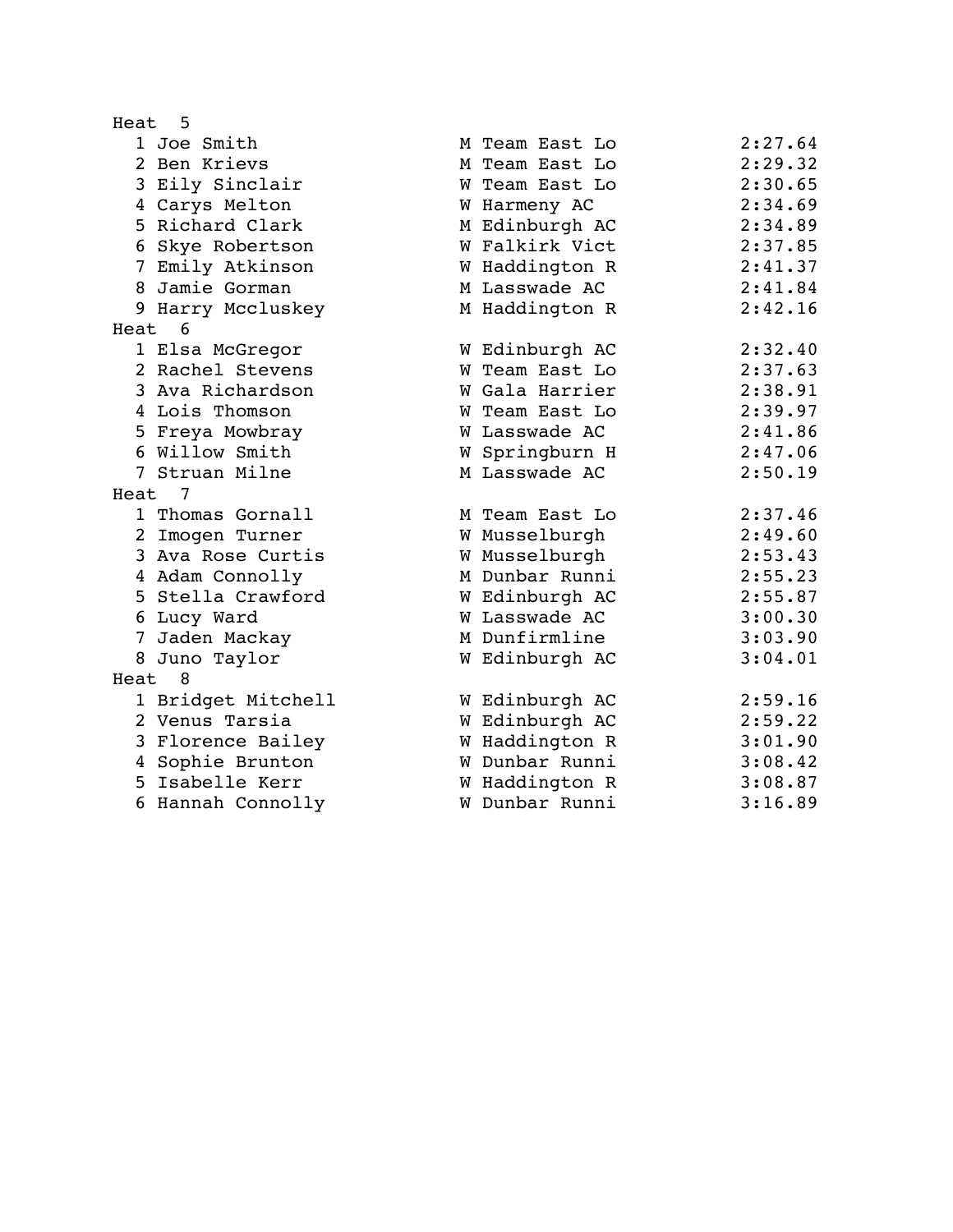| Name                                                          | Age Club       | Finals  |
|---------------------------------------------------------------|----------------|---------|
|                                                               |                |         |
| Heat<br>-1<br>1 Cameron Smith                                 | M Team East Lo | 52.29   |
| 2 Lewis Goodall                                               | M Team East Lo | 53.03   |
| 3 Jordan Phillips                                             | M Kilmarnock H | 53.07   |
| 4 Rhys Black                                                  | M Team East Lo | 53.94   |
| 5 Jack Renton                                                 | M Team East Lo | 58.64   |
| 2<br>Heat                                                     |                |         |
| 1 Will Heatlie                                                | M Lasswade AC  | 1:02.59 |
| 2 Joe Fraser                                                  | M Team East Lo | 1:03.26 |
| 3 Elliot Cameron                                              | M Musselburgh  | 1:10.97 |
| Heat<br>3                                                     |                |         |
| 1 Isaac Stevenson                                             | M Team East Lo | 1:03.42 |
| 2 Paddy Forsyth                                               | M Musselburgh  | 1:04.50 |
| 3 Aoife Swan-Ashe                                             | W Team East Lo | 1:07.76 |
| Event 5 Mixed 100 Metre Sprint Frame Runnin Ambulatory        |                |         |
|                                                               |                |         |
| Name<br>======================                                | Age Club       | Finals  |
| Heat 1<br>Wind: 1.9                                           |                |         |
| 1 Poppy Smith                                                 | W Team East Lo | 22.40   |
| 2 Ian Duncan                                                  | M Team East Lo | 26.57   |
| 3 Euan Baillie                                                | M Team East Lo | 32.83   |
| 4 Sophie Carruthers                                           | W Team East Lo | 51.62   |
|                                                               |                |         |
| Event 6 Mixed 100 Metre Sprint                                |                |         |
| Name                                                          | Age Club       | Finals  |
| =================================<br>1<br>Wind: $1.0$<br>Heat |                |         |
| 1 Simon Okiti                                                 | M Greenock Gle | 11.21   |
| 2 Alexander Poustie-Willia                                    | M Edinburgh AC | 11.36   |
| 3 Logan Fearn                                                 | M Pitreavie AA | 11.53   |
| 4 Omar Bajo                                                   | M Edinburgh AC | 11.61   |
| 5 Euan Grierson                                               | M Team East Lo | 12.03   |
| 6 Euan Laird                                                  | M Harmeny AC   | 12.04   |
| 7 Stacey Downie                                               | W Edinburgh AC | 12.57   |
| Wind: $-0.5$<br>Heat<br>2                                     |                |         |
| 1 Calum Ridgway                                               | M Harmeny AC   | 12.18   |
| 2 Callum Gladwin                                              | M Harmeny AC   | 12.46   |
| 3 Jake Nicol                                                  | M Musselburgh  | 12.57   |
| 4 Ben McDonald                                                | M Harmeny AC   | 12.62   |
| 5 Kerry Morris                                                | W Team East Lo | 12.96   |
| 6 Sarah Burns                                                 | W Edinburgh AC | 13.21   |

Event 3 Mixed 400 Metre Sprint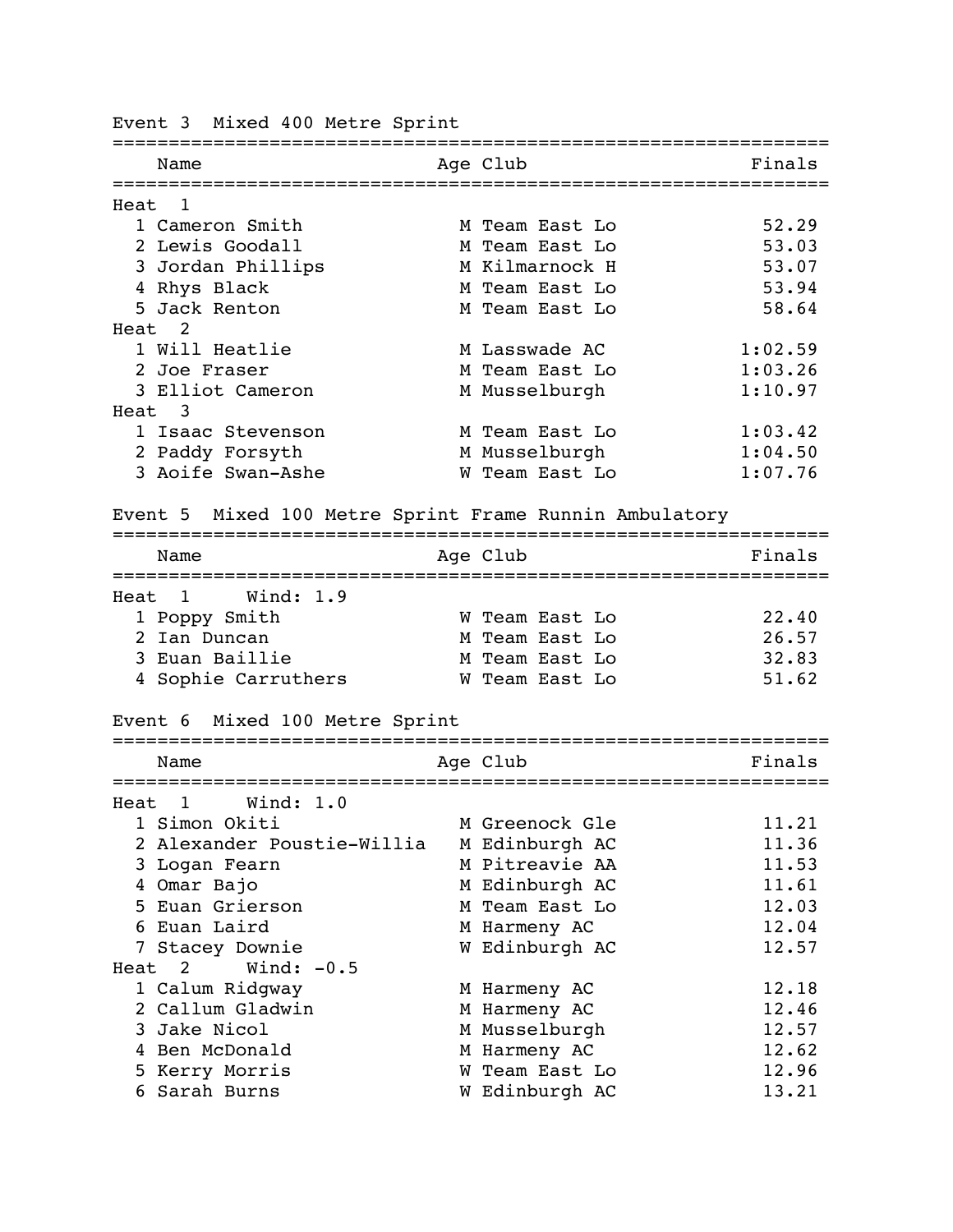| 7 Adrienne Rennie           | W Victoria Par | 13.72 |
|-----------------------------|----------------|-------|
| Wind: $0.9$<br>Heat<br>-3   |                |       |
| 1 Isaac Stevenson           | M Team East Lo | 12.74 |
| 2 Hamish Hamilton-Meikle    | M Haddington R | 13.36 |
| 3 Samantha Turnbull         | W Tweed Leader | 13.42 |
| 4 Aoife Swan-Ashe           | W Team East Lo | 13.57 |
| 5 Nina Cessford             | W Tweed Leader | 13.62 |
| 6 ronnie hunter             | M Corstorphine | 13.63 |
| 7 Laura Buchan              | W Team East Lo | 14.07 |
| Wind: 0.9<br>Heat 4         |                |       |
| 1 Paddy Forsyth             | M Musselburgh  | 13.67 |
| 2 Aaron Mitchell            | M Musselburgh  | 13.74 |
| 3 Graeme Breslin            | M Corstorphine | 14.06 |
|                             | M Team East Lo |       |
| 4 Sam Renton                |                | 14.08 |
| 5 Ross Dargo                | M Musselburgh  | 14.14 |
| 6 Natasha Turnbull          | W Tweed Leader | 14.29 |
| Wind: $0.6$<br>Heat<br>5    |                |       |
| 1 Howie Allison             | M Team East Lo | 13.54 |
| 2 Stella McGregor           | W Team East Lo | 13.78 |
| 3 Emily Campbell            | W Lasswade AC  | 14.28 |
| 4 Eve Okiti                 | W Greenock Gle | 14.45 |
| 5 Kirsten Goodall           | W Team East Lo | 14.47 |
| 6 Layla Magee               | W Team East Lo | 14.55 |
| 7 Rachel Barnett            | W Dunfirmline  | 14.79 |
| 8 Anna Smart                | W Team East Lo | 15.40 |
| Wind: $+0.0$<br>Heat<br>- 6 |                |       |
| 1 Andrew Leighton           | M Edinburgh AC | 14.65 |
| 2 Erin Laird                | W Harmeny AC   | 14.76 |
| 3 Beth Connolly             | W Team East Lo | 14.83 |
| 4 Archie Brown              | M Haddington R | 14.89 |
| 5 Heidi Nicholson           | W Musselburgh  | 14.90 |
| 6 Gemma Bolton              | W Team East Lo | 14.98 |
| 7 Eilidh Sproule            | W Team East Lo | 15.03 |
| Wind: 3.0<br>Heat<br>7      |                |       |
| 1 Rory Burns                | M Team East Lo | 12.99 |
| 2 Martha Coates             | W Haddington R | 15.30 |
| 3 Adam Connolly             | M Dunbar Runni | 15.42 |
| 4 Aifric Fisher             | W Haddington R | 15.73 |
| 5 Elyn McInnes              | W Haddington R | 16.24 |
| 6 Sophie Brunton            | W Dunbar Runni | 16.57 |
| 7 Lewis Laird               |                |       |
|                             | M Harmeny AC   | 16.74 |
| Heat<br>8<br>Wind: $1.8$    |                |       |
| 1 Rebecca Hill              | W Musselburgh  | 15.03 |
| 2 Elliot Cameron            | M Musselburgh  | 15.18 |
| 3 Stella Crawford           | W Edinburgh AC | 15.47 |
| 4 Isla Lloyd                | W Haddington R | 16.52 |
| 5 Victor Tonchev            | M Team East Lo | 16.86 |
| 6 Isabelle Kerr             | W Haddington R | 17.41 |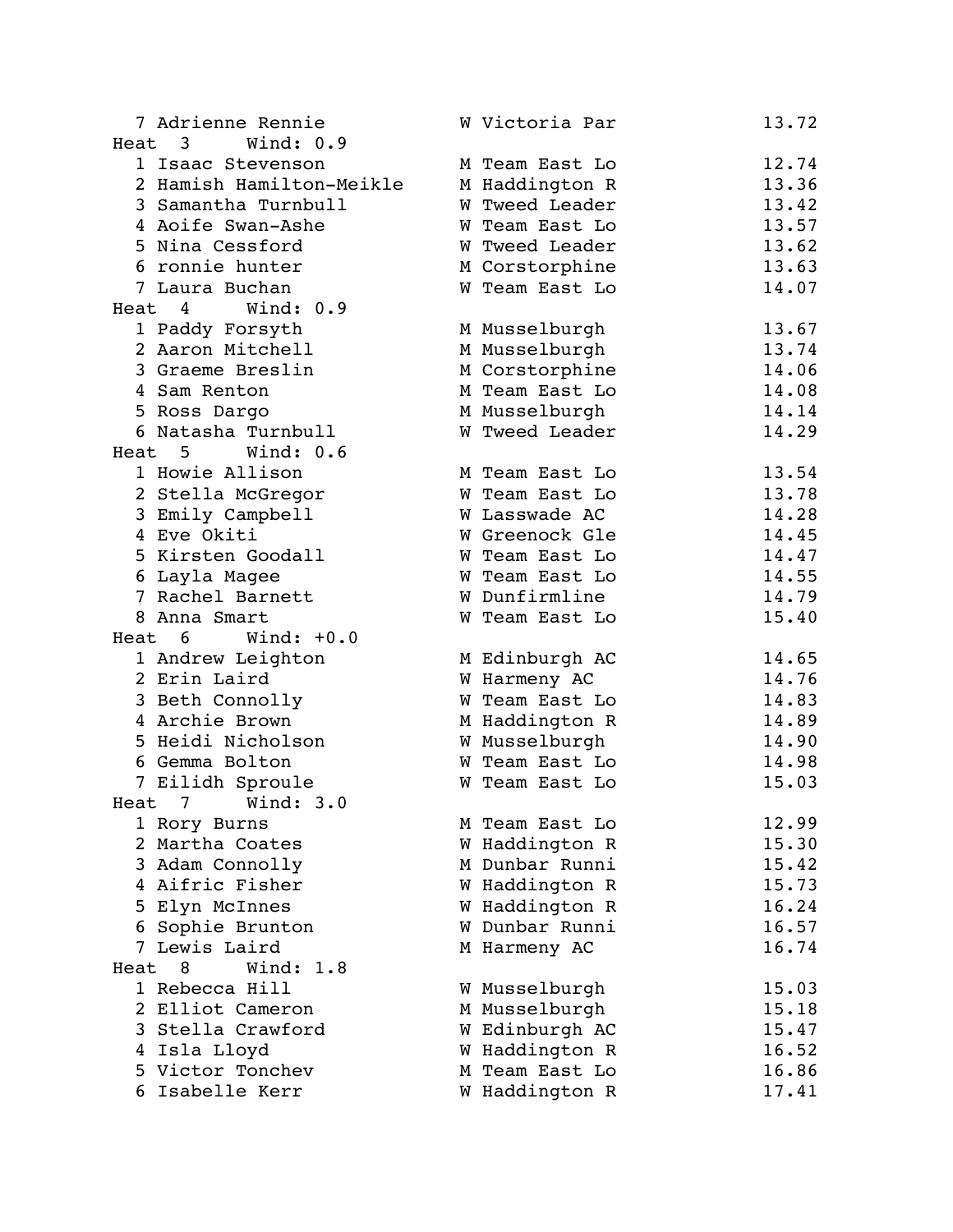| 7 Rory McKay      | M Edinburgh AC | 17.81 |
|-------------------|----------------|-------|
| Heat 9 Wind: 0.3  |                |       |
| 1 Dillon Burns    | M Haddington R | 15.31 |
| 2 Ava Rose Curtis | W Musselburgh  | 16.49 |
| 3 Ella Nicol      | W Musselburgh  | 16.50 |
| 4 Madison Taylor  | W Musselburgh  | 16.90 |
| 5 Robyn Carter    | W Haddington R | 17.31 |
| 6 Hannah Connolly | W Dunbar Runni | 18.19 |
| 7 Craig Hutchison | M Musselburgh  | 18.94 |
| 8 Lily Toncheva   | W Team East Lo | 18.98 |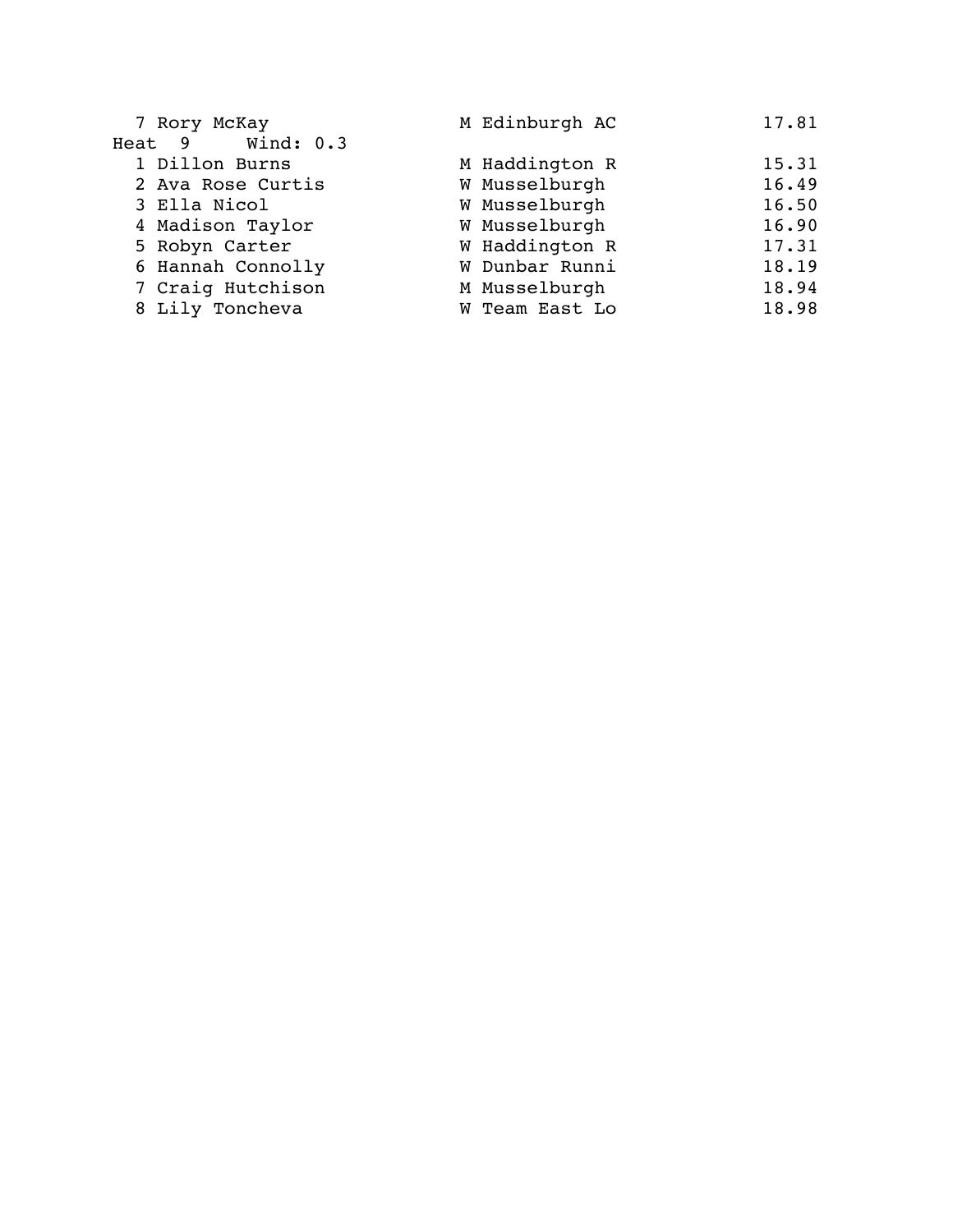|      | Name                     |   | Age Club       | Finals   |
|------|--------------------------|---|----------------|----------|
| Heat | $\overline{\phantom{0}}$ |   |                |          |
|      | 1 Calum Phillip          |   | M Central AC   | 15:04.67 |
| 2.   | Luca Fanottoli           |   | M Central AC   | 15:08.93 |
|      | 3 Angus Wright           |   | M Team East Lo | 15:21.78 |
| 4    | James Dunn               |   | M Corstorphine | 15:38.66 |
|      | 5 Mark MacDermot         |   | M Edinburgh AC | 16:22.44 |
| 6.   | Max Meres                |   | M Edinburgh AC | 16:25.90 |
|      | Fraser Smith             |   | M Edinburgh Un | 16:36.93 |
| 8    | Fraser Kelly             |   | M Dundee Hawkh | 16:53.45 |
| 9.   | Sam MacNeil              |   | M Edinburgh AC | 16:57.27 |
| 1 O  | Beth Garland             |   | W Corstorphine | 17:17.64 |
|      | 11 Dave Wright           |   | M Hunters Bog  | 17:38.82 |
|      | 12 Pippa Carcas          | W | Edinburgh AC   | 18:29.68 |
|      | 13 Lewis Orr             |   | M Edinburgh AC | 19:11.40 |
|      | 14 Georgia Ledingham     |   | W Corstorphine | 19:12.29 |
|      | 15 Benjamin Napier       |   | M Dunbar Runni | 20:25.93 |
|      | 16 Sharon mcnicol        |   | W Kilmarnock H | 20:40.78 |

Event 8 Mixed 5000 Metre Run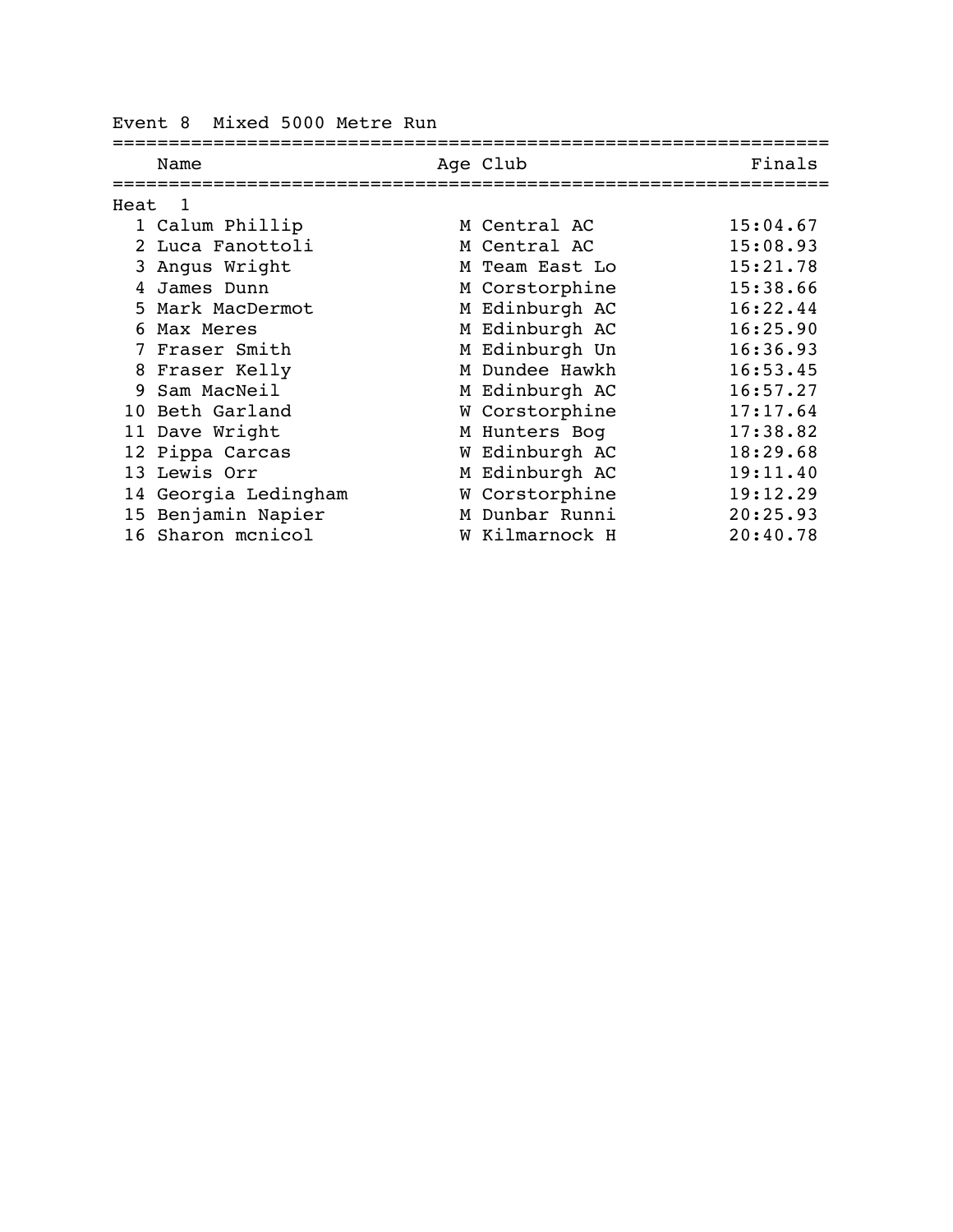|        | Name              | Age Club       | Finals | Wind        |
|--------|-------------------|----------------|--------|-------------|
| Flight |                   |                |        |             |
|        | 1 Archie Lynch    | M Harmeny AC   | 5.28m  | 1.3         |
|        | 2 Laura Buchan    | W Team East Lo | 5.17m  | 3.3         |
|        | 3 Stella McGregor | W Team East Lo | 4.86m  | 0.1         |
|        | 4 Jodie McMail    | W North Ayrshi | 4.69m  | $3 \cdot 0$ |
|        | 5 Kara Bunney     | W Edinburgh AC | 4.48m  | 1.3         |
|        | 6 Eilidh Sproule  | W Team East Lo | 4.19m  | 0.5         |
|        | 7 Graeme Breslin  | M Corstorphine | 4.08m  | 3.4         |
|        | 8 Rachel Barnett  | W Dunfirmline  | 3.81m  | 2.3         |

Event 9 Mixed 12+ Long Jump LJ 4m+

Event 10 Mixed 15 & Under Long Jump

| Name               | Age Club       | Finals            | Wind        |
|--------------------|----------------|-------------------|-------------|
|                    |                |                   |             |
| 1 Kirsten Goodall  | W Team East Lo | 4.52m             | $2 \cdot 3$ |
| 2 Rebecca Hill     | W Musselburgh  | 3.91m             | 2.2         |
| 3 Naomi Finnie     | W Musselburgh  | 3.88 <sub>m</sub> | 1.8         |
| 4 Morven Kenny     | W Team East Lo | 3.81 <sub>m</sub> | 0.8         |
| 5 Archie Brown     | M Haddington R | 3.76m             | 0.6         |
| 6 Martha Coates    | W Haddington R | 3.39m             | 1.5         |
| 7 Bridget Mitchell | W Edinburgh AC | 3.14m             | 2.7         |
| 8 Robyn Carter     | W Haddington R | 3.08m             | 0.4         |
| 9 Florence Bailey  | W Haddington R | 2.89m             | 0.2         |
| 9 Isabelle Kerr    | W Haddington R | 2.89m             | 1.4         |
| 11 Craig Hutchison | M Musselburgh  | 2.56m             | 2.4         |
| 12 Lily Toncheva   | W Team East Lo | 1.80 <sub>m</sub> | $+0.0$      |

## Event 11 Mixed 12+ High Jump 1.40m +

| Name                               | Age Club                     | Finals         |
|------------------------------------|------------------------------|----------------|
| 1 Joseph Miles<br>2 Cameron Forbes | M Wimborne<br>M Edinburgh AC | 1.95m<br>1.85m |
| 3 Kyna Forbes                      | W Edinburgh AC               | 1.58m          |
| 4 Anna Cruden                      | W Edinburgh AC               | 1.45m          |